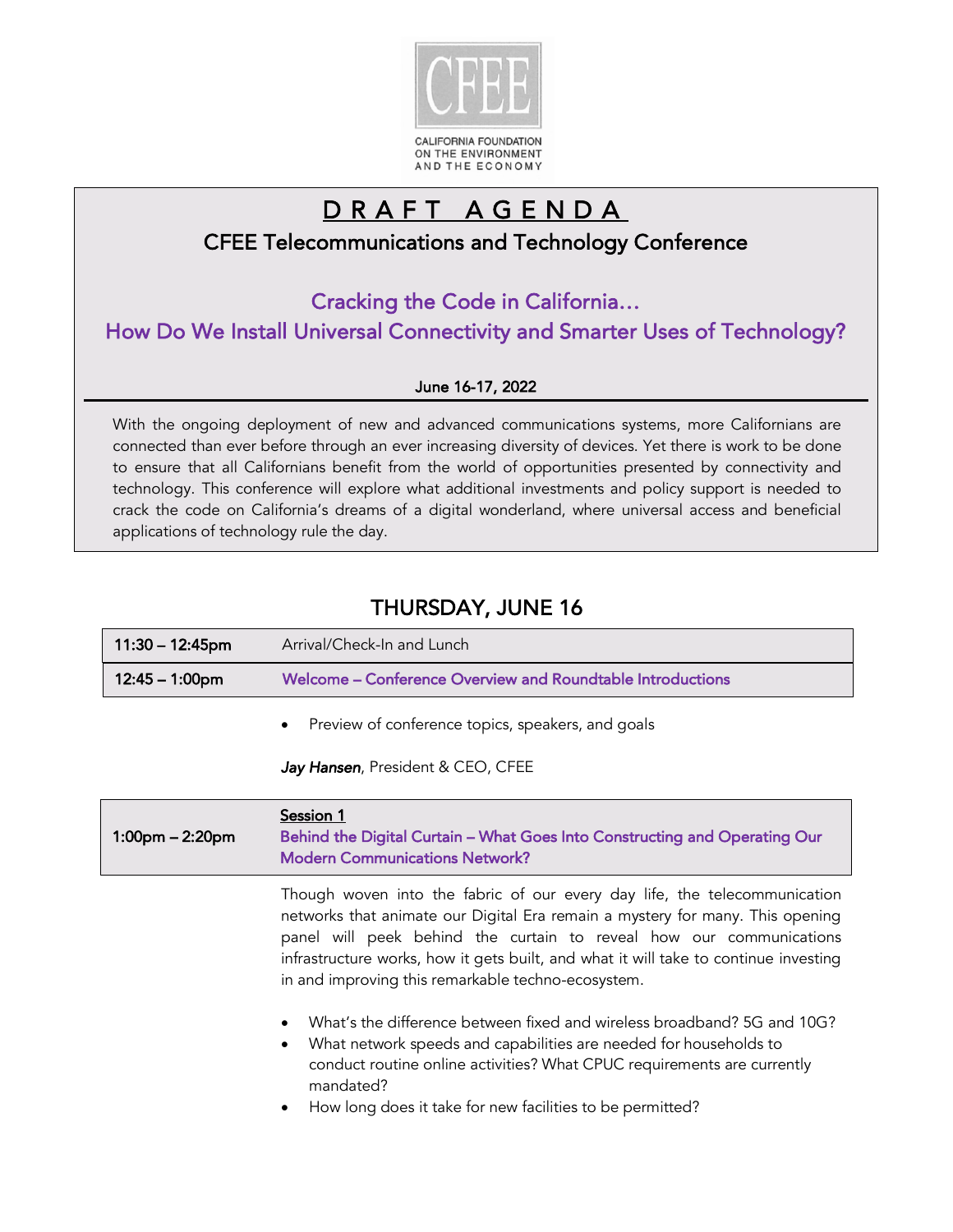- What are the costs for different types of telecom infrastructure?
- How long does it take from project planning to operation?
- As California works to make its energy infrastructure more resilient to wildfires, how does this affect telecomm facilities? What opportunities do disaster recovery present for increasing service availability and reliability?
- \**Daniel Davis*, CEO and Co-Founder, Arcadian Infracom
- *\*Alissa Cooper*, Vice President & Chief Technology Officer for Technology Policy, Cisco Systems

*\*Jeff Votaw*, Vice President of Engineering, Comcast

*\*Radha Sharma*, Director of Engineering, NorCal/NV, Verizon

Roundtable Discussion

| $2:30 - 4:05$ pm<br>Session 2<br>Avoiding the Splurge Into SquanderHow Can We Ensure Our Billions of<br>Dollars of Public Investments Is Money Well Spent? | $2:20 - 2:30$ pm | <b>Break</b> |
|------------------------------------------------------------------------------------------------------------------------------------------------------------|------------------|--------------|
|                                                                                                                                                            |                  |              |

California is in the midst of a generational influx of public investment in telecommunications that, if expended judiciously, could decisively move the state toward our "Broadband for All" ambitions. How do we avoid squandering this golden opportunity and make sure public dollars go to projects that will yield the greatest societal benefit?

- How many California households lack a reliable connection to broadband networks?
- How many households have access to broadband but, for one reason or another, have decided not to get online?
- How much money is tabbed for increasing adoption (i.e. enrolling more customers and getting more devices in households) versus improving accessibility (i.e. building closer, faster broadband facilities)?
- What can be done to address the Digital Device gap for those who cannot afford the technology?
- What types of investments will offer more cost-effective outcomes for getting more people online? Who is responsible for making decisions on where these funds are spent?
- Do we have a strategy for linking last-mile and middle-mile projects?
- How are local government leaders in places like Orange County and Chico investing these monies to close the broadband gaps in their communities?
- To whom, and how, are we teaching consumers to use these new tools?
- Should California consider creating a "Connectivity Chief" for coordinating this multi-agency, multi-stakeholder, and multi-billion dollar undertaking?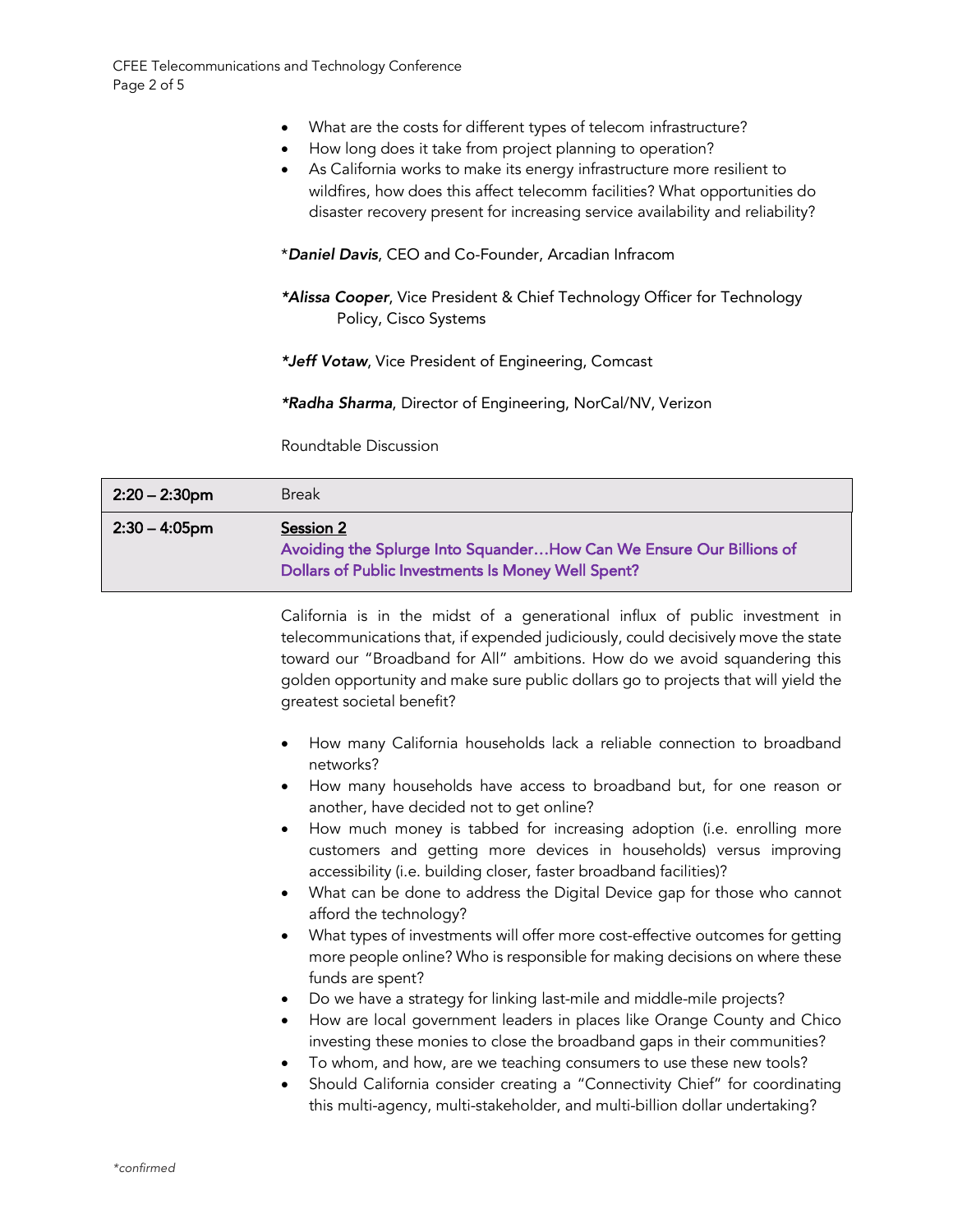#### *\*Jack Garamendi,* Supervisor, Calaveras County

#### *\*Jacob Mejia*, Vice President of Public and External Affairs, Pechanga Development Corporation

*\*Rochelle Swanson,* Government Affairs Manager, Crown Castle

\**Gayle Miller*, Chief Deputy Director, Policy, California Department of Finance

Roundtable Discussion

| $4:05 - 4:15$ pm | <b>Break</b>                                                                                                                                                                                                                                                                                                                                                                                                                                                                                                                                                                                                                                                                                                                                                      |
|------------------|-------------------------------------------------------------------------------------------------------------------------------------------------------------------------------------------------------------------------------------------------------------------------------------------------------------------------------------------------------------------------------------------------------------------------------------------------------------------------------------------------------------------------------------------------------------------------------------------------------------------------------------------------------------------------------------------------------------------------------------------------------------------|
| $4:15 - 5:30$ pm | Session 3<br>Getting Schooled - The Promises and Pitfalls of Distance Learning                                                                                                                                                                                                                                                                                                                                                                                                                                                                                                                                                                                                                                                                                    |
|                  | After the pandemic enrolled our school systems in a crash course on remote<br>learning, it is time to take stock of this spontaneous experiment. How do we take<br>the lessons learned from this experience to harness the promising qualities of<br>virtual education while mitigating its shortcomings?                                                                                                                                                                                                                                                                                                                                                                                                                                                         |
|                  | What have been the positive applications of remote learning? Where has it<br>$\bullet$<br>fallen short of our expectations?<br>How are school districts going about helping students to successfully<br>$\bullet$<br>participate on virtual learning platforms?<br>What might distance learning look like going forward as we learn to co-exist<br>$\bullet$<br>with COVID-19?<br>How can the state better support localities as they explore distance learning<br>$\bullet$<br>opportunities?<br>What is digital literacy? To what extent are schools helping students and<br>$\bullet$<br>teachers have a productive relationship with technology?<br>What is the state doing to help train teachers to be better equipped for<br>$\bullet$<br>online teaching? |
|                  | *Parvin Ahmadi, Superintendent, Castro Valley Unified School District                                                                                                                                                                                                                                                                                                                                                                                                                                                                                                                                                                                                                                                                                             |
|                  | *Mark Warschauer, Professor of Education, UC Irvine                                                                                                                                                                                                                                                                                                                                                                                                                                                                                                                                                                                                                                                                                                               |
|                  | Kristen Soares, President, Association of Independent California Colleges<br>and Universities                                                                                                                                                                                                                                                                                                                                                                                                                                                                                                                                                                                                                                                                     |
|                  | Speaker, Technology Provider                                                                                                                                                                                                                                                                                                                                                                                                                                                                                                                                                                                                                                                                                                                                      |
|                  | Roundtable Discussion                                                                                                                                                                                                                                                                                                                                                                                                                                                                                                                                                                                                                                                                                                                                             |

**6:00pm** Reception and Dinner

15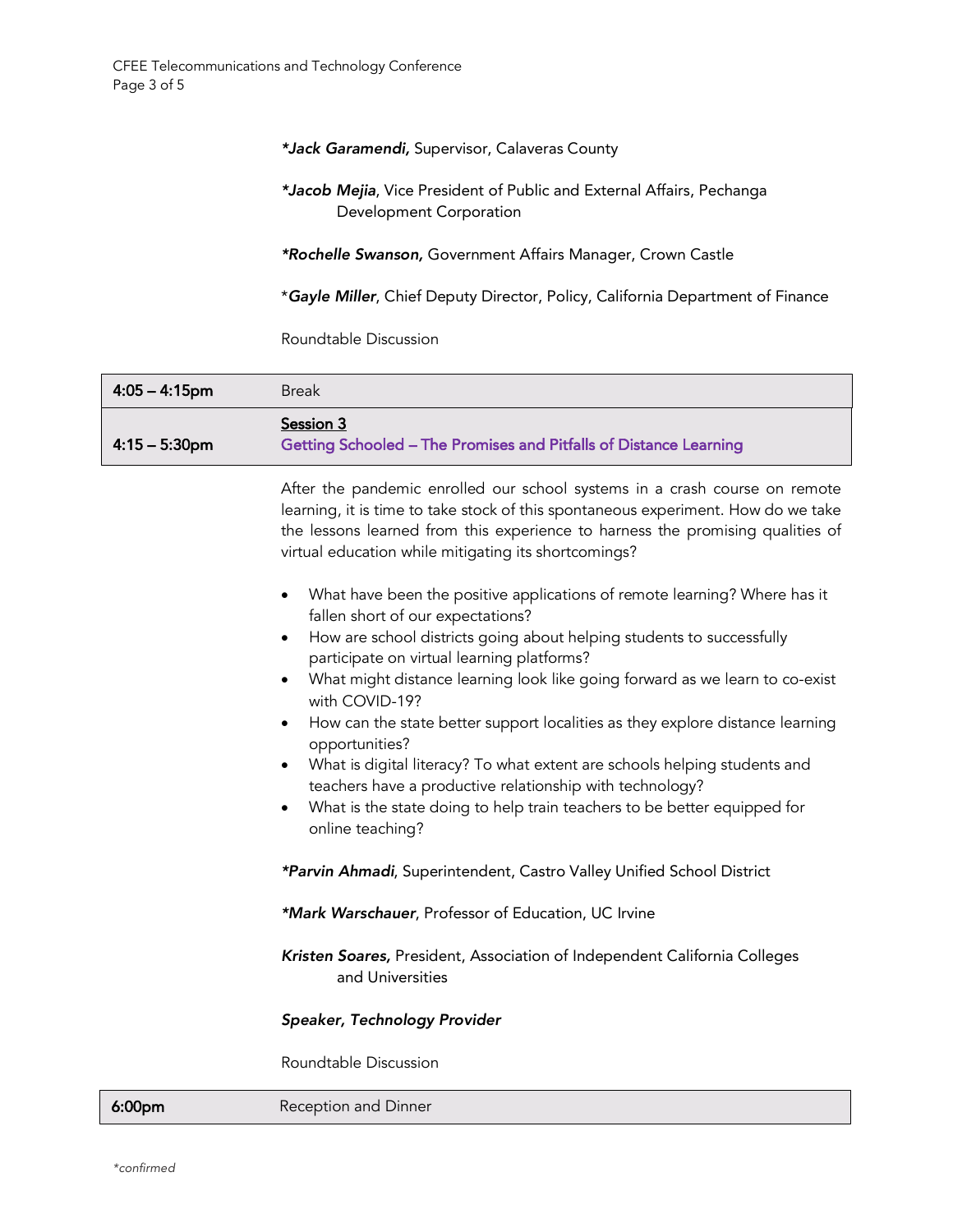## FRIDAY, JUNE 17

| $7:30 - 9:00$ am  | <b>Breakfast</b>                                                                                                                                                                                                                                                                                  |
|-------------------|---------------------------------------------------------------------------------------------------------------------------------------------------------------------------------------------------------------------------------------------------------------------------------------------------|
| $9:00 - 10:20$ am | Session 4<br>Checking Up On Telemedicine - What's the Prognosis?                                                                                                                                                                                                                                  |
|                   | Our healthcare system is primed for a hearty embrace of telemedicine. As better<br>networks are deployed, patient preferences evolve, and healthcare providers<br>embrace new modes of treatment and care, we need to prepare for dramatic shifts<br>in the delivery of healthcare as we know it. |
|                   | What does telemedicine look like in 2022? How is it evolving and what<br>$\bullet$<br>technologies are needed to facilitate digital healthcare today and in the<br>future?                                                                                                                        |
|                   | What types of healthcare are suitable for telemedicine?<br>What technology training is needed for healthcare professionals and<br>$\bullet$<br>patients?                                                                                                                                          |
|                   | What is the potential for improving health equity by leveraging digital<br>infrastructure? What new infrastructure is needed in rural areas to partake in<br>the rise of telehealth?                                                                                                              |
|                   | How are privacy and security considerations being addressed as more<br>$\bullet$<br>healthcare data is being shared and stored in the ever treacherous<br>cyberspace?                                                                                                                             |
|                   | What opportunities are there for remote patient monitoring? Will digital<br>$\bullet$<br>devices for consumers be considered reimbursable healthcare costs?<br>What cost savings can providers and patients alike expect from this<br>paradigm shift?                                             |
|                   | *Ashish Atreja, M.D., Chief Information and Digital Health Officer, UC Davis<br>Health                                                                                                                                                                                                            |
|                   | *Pooja Mittal, M.D., Medical Director of Health Equity, Health Net                                                                                                                                                                                                                                |
|                   | *Richard Thorp, M.D., Rural Physician and Former President of the California<br><b>Medical Association</b>                                                                                                                                                                                        |
|                   | *Katie Heidorn, Executive Director, Insure the Uninsured Project                                                                                                                                                                                                                                  |
|                   | Roundtable Discussion                                                                                                                                                                                                                                                                             |
| 10:20 - 10:30am   | <b>Break</b>                                                                                                                                                                                                                                                                                      |

15